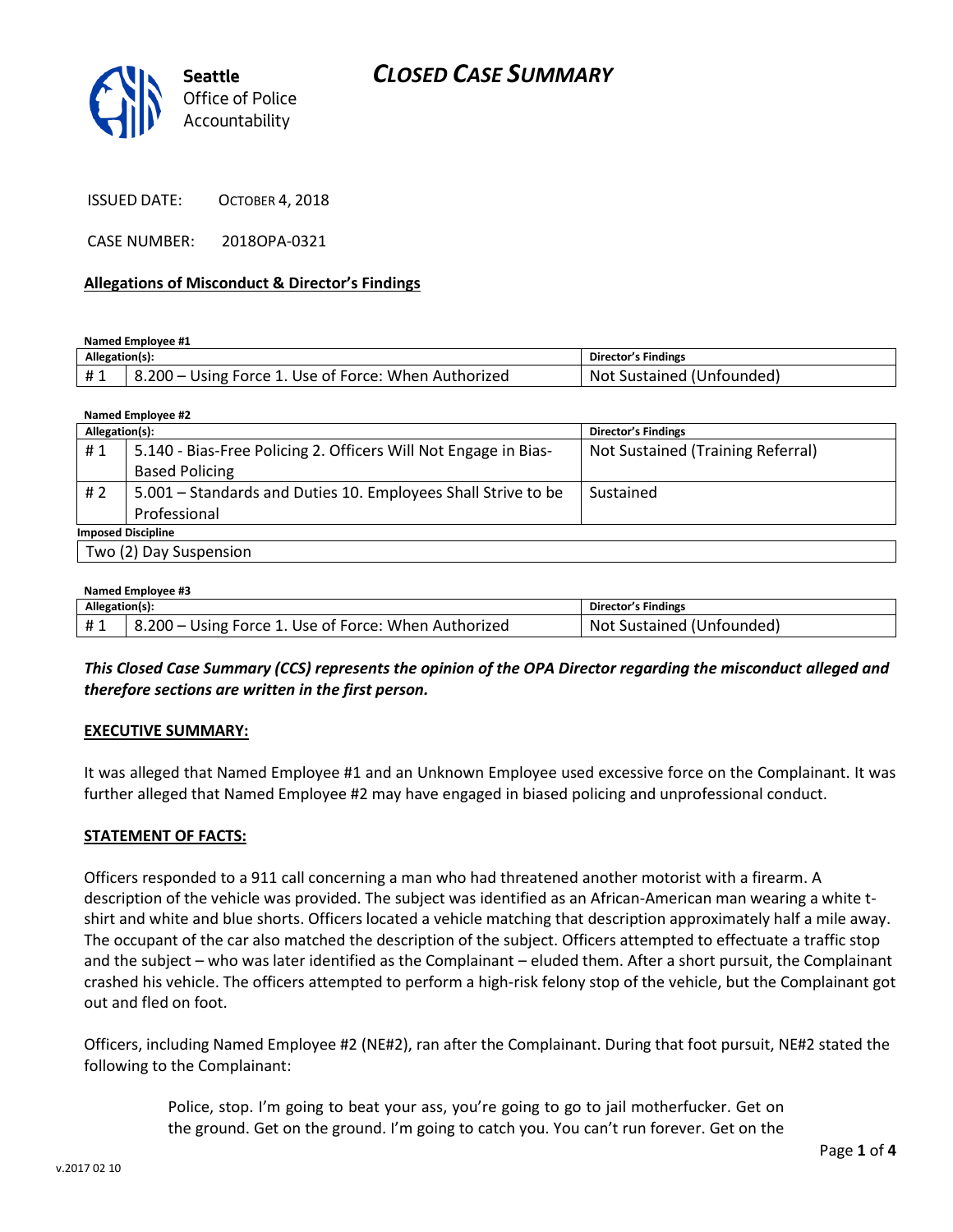

## *CLOSE CASE SUMMARY*

OPA CASE NUMBER: 2018OPA-0321

ground guy. I can do this all day. I can do this all day boy. Come on. Get down. Get on the ground.

The officers lost sight of the Complainant, but later found him by using a K-9 to track him. The officers ordered the Complainant down to the ground and placed him under arrest. At that time, the Complainant alleged that the officers had broken his hand by stomping on it during his arrest. He identified Named Employee #1 (NE#1) and another unknown officer as the perpetrators. However, NE#1 did not arrive on the scene until after the Complainant had already been taken into custody and was handcuffed. Medics responded and did not observe any injuries consistent with a break. While the Complainant did have some abnormalities to his hand, the medics believed these injuries to have been caused by the vehicle crash.

#### **ANALYSIS AND CONCLUSIONS:**

### **Named Employee #1 - Allegation #1** *8.200 – Using Force 1. Use of Force: When Authorized*

The Complainant alleged that NE#1 and an unknown employee used excessive force on him when they stomped on his hand, causing it to break.

As a starting point, the arrest and handcuffing of the Complainant was caught on Department video. A review of that video yields no evidence that any officer ever stomped on the Complainant's hand. Moreover, the medics who treated the Complainant found no indication that he suffered a break to his hand consistent with his claim. Lastly, NE#1 was not at the scene at the time of the Complainant's arrest and handcuffing. As such, it would have been impossible for him to have caused any injury to the Complainant's hand.

Given the above, I find that the excessive force alleged by the Complainant never occurred. Accordingly, I recommend that this allegation be Not Sustained – Unfounded as against both NE#1 and the unknown employee.

### Recommended Finding: **Not Sustained (Unfounded)**

### **Named Employee #2 - Allegation #1** *5.140 - Bias-Free Policing 2. Officers Will Not Engage in Bias-Based Policing*

SPD policy prohibits biased policing, which it defines as "the different treatment of any person by officers motivated by any characteristic of protected classes under state, federal, and local laws as well other discernible personal characteristics of an individual." (SPD Policy 5.140.) This includes different treatment based on the race of the subject. (*See id*.)

This allegation was classified against NE#2 due to the fact that he called the Complainant, who is African-American, "boy" during the foot pursuit. As recognized by NE#2, the term "boy" when used in the context of an African-American man has an extremely negative history and racial connotations. It is a term that is indicative of bias.

At his OPA interview, NE#2 provided several explanations for his statement. He stated that the Complainant was a young man and looked like a teenager. NE#2 stated that he was "amped up" and used the first "pronoun" that he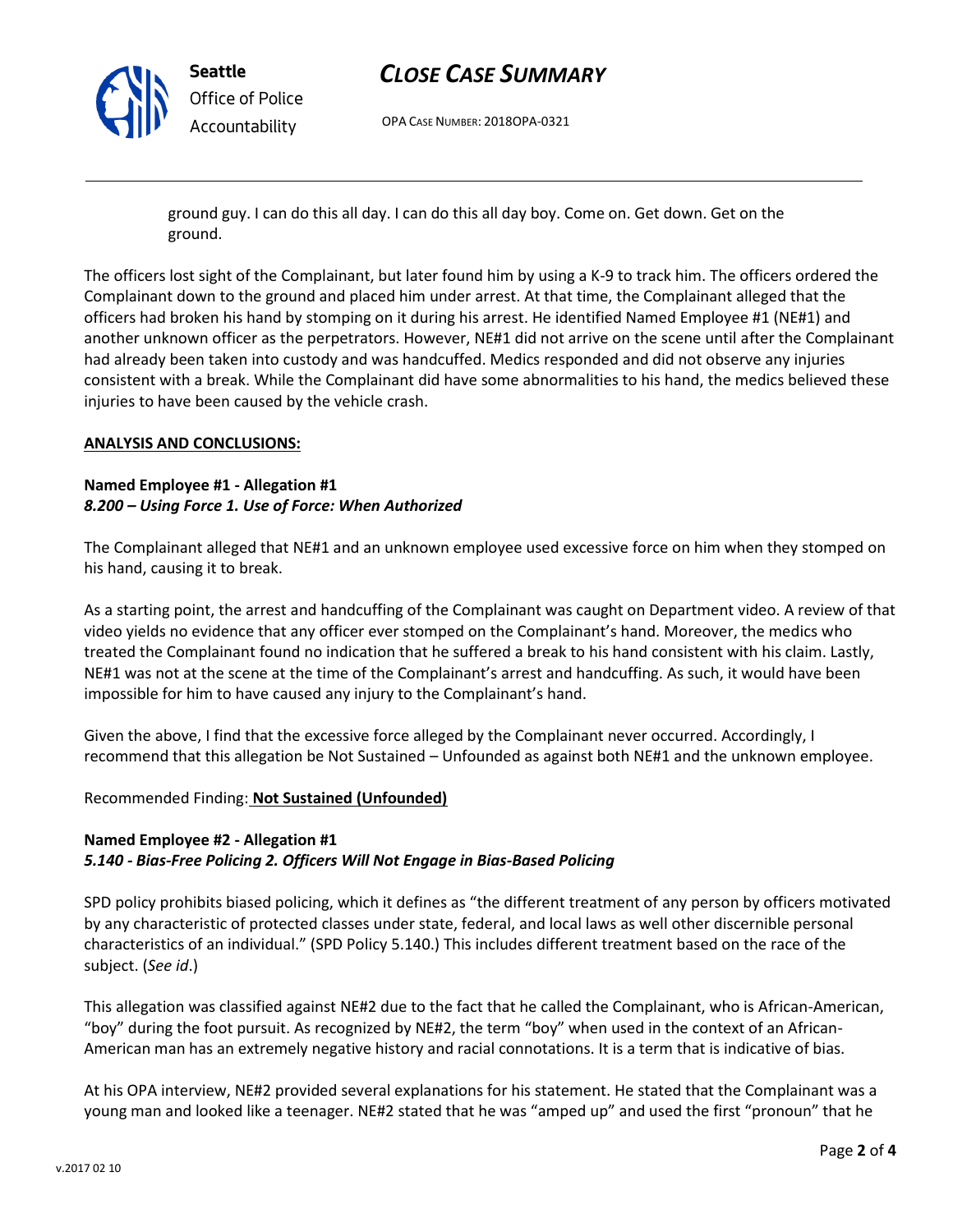

# *CLOSE CASE SUMMARY*

OPA CASE NUMBER: 2018OPA-0321

thought of. NE#2 explained that, where he was from, the term "boy" was used differently. NE#2 recounted that his father used to call him "boy" when he was in trouble.

NE#2 stated that he knew that the term had a negative racial meaning, but he asserted did not intend to use it in a pejorative manner or in any way to demean the Complainant's race. NE#2 told OPA that he regretted using the word and, if he could revisit this incident again, he would have not have done so. Lastly, NE#2 indicated that he reported his use of the term to a supervisor and, while he told his supervisor that it was not racially motivated, he recognized that there could be consequences that flowed from his usage.

I find NE#2's use of "boy" while chasing the Complainant to be troubling. NE#2 was running after an African-American man and called him a historically racist term while threatening to, "beat his ass" and take him to jail. While NE#2 claimed that he did not intend to use a racially-motivated term, when viewed in context, this situation looks very problematic. That being said, and applying the heightened standard of proof given the severity of this allegation, I cannot disprove his claim that this was an incredibly poor exercise of judgment and a mistake. As such, and even though it is a close call, I do not recommend that this allegation be Sustained. Instead, I recommend that NE#2 receive a Training Referral.

• **Training Referral**: NE#1 should attend a training concerning bias, racial equity, or a related topic. His chain of command should further discuss with him his usage of the term "boy" during this incident, the significance of that statement when used towards African-American men, and the impact that such a term coming from a police officer can have on the community. NE#2 should be informed that this incident, which he characterized as unintentional, should not be repeated. His chain of command should ensure that NE#2 understands the seriousness of this incident and how close this came to a recommended Sustained finding. This retraining and associated counseling should be documented and this documentation should be maintained in an appropriate database.

Recommended Finding: **Not Sustained (Training Referral)**

## **Named Employee #2 - Allegation #2** *5.001 – Standards and Duties 10. Employees Shall Strive to be Professional*

SPD Policy 5.001-POL-9 requires that SPD employees "strive to be professional at all times." The policy further instructs that "employees may not engage in behavior that undermines public trust in the Department, the officer, or other officers." (SPD Policy 5.001-POL-9.) The policy further states the following: "Any time employees represent the Department or identify themselves as police officers or Department employees, they will not use profanity directed as an insult or any language that is derogatory, contemptuous, or disrespectful toward any person." (*Id*.) Lastly, the policy instructs Department employees to "avoid unnecessary escalation of events even if those events do not end in reportable uses of force." (*Id*.)

Unlike with the claim of bias, I have no trouble finding that NE#2 clearly violated the Department's professionalism policy. First, when he told the Complainant that he was going to "beat your ass" and stated "you're going to jail motherfucker," he used profanity and language that was derogatory, contemptuous, and disrespectful. Second, these statements undermined the public's trust in NE#2, his fellow officers, and the Department as a whole. Most